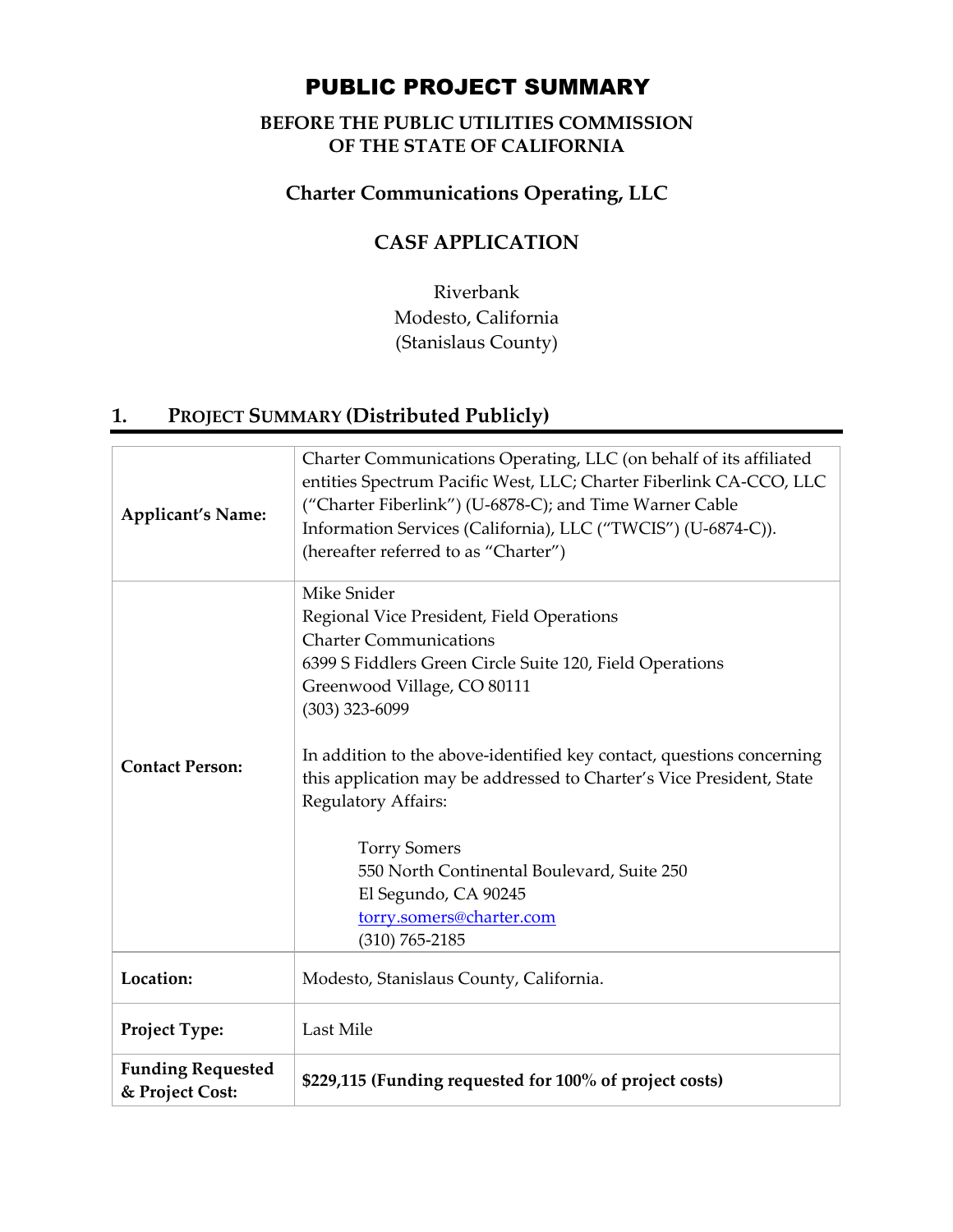### **Project Area Map**

Below is a depiction of the 3 census blocks to be served by the proposed project, between Van Dusen Ave and Claribel Rd, Stanislaus County CA. See also the map at **Attachment H** and Attachment **I**, the corresponding .kmz mapping file included in the electronic submission of this application.

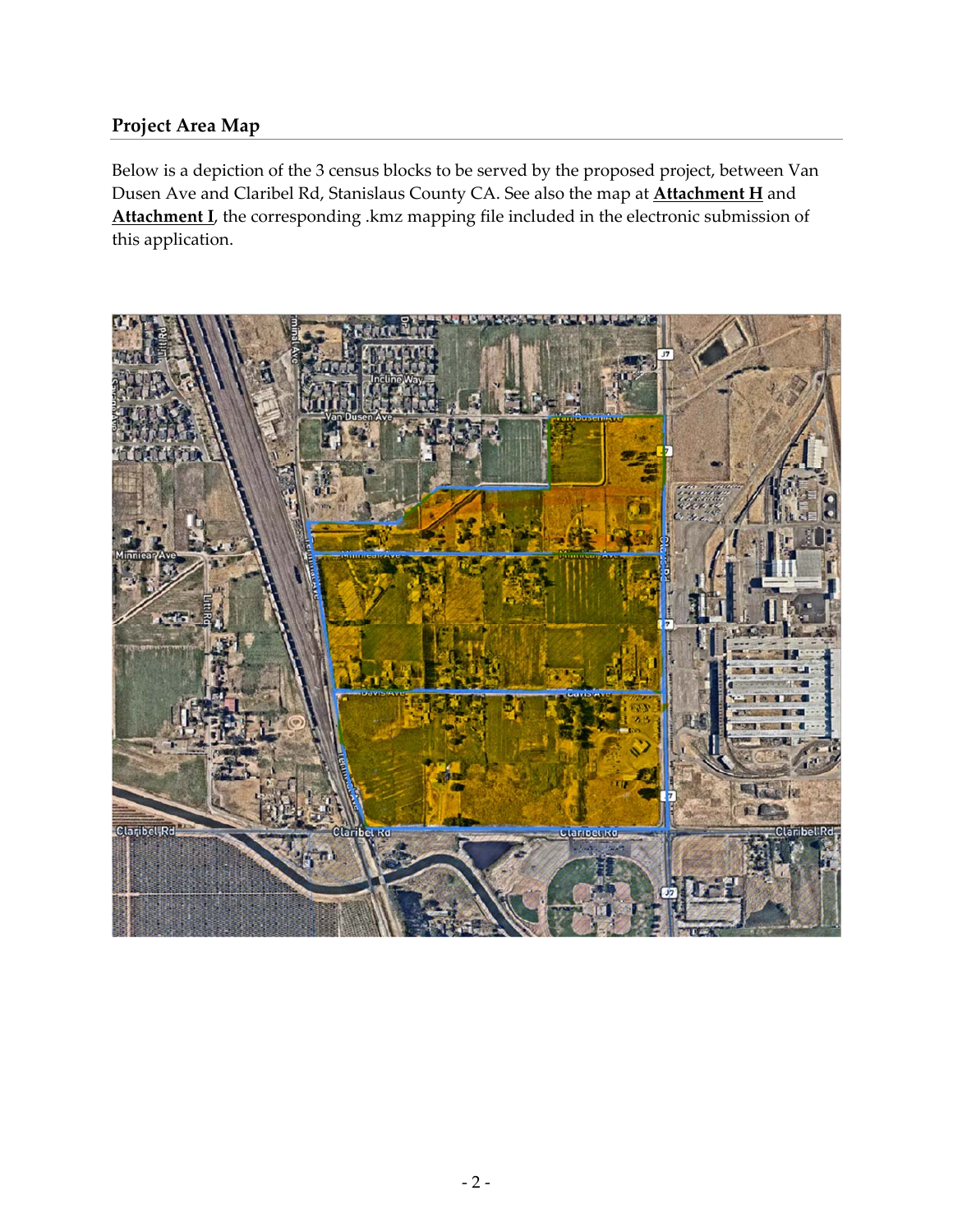### **Description of the Project**

Charter Communications Operating, LLC (on behalf of its affiliated entities Spectrum Pacific West, LLC; Charter Fiberlink CA‐CCO, LLC (U‐6878‐C); Time Warner Cable Information Services (CA) LLC (U-6874-C) (hereinafter "Charter" or "Applicant") is applying for a grant of **\$229,115** from the California Advanced Services Fund (CASF) Broadband Infrastructure Grant Account. The proposed project, as described below, will enable High Speed Internet services as well as Voice over Internet Protocol (VoIP) to a total of 43 CASF-eligible housing units (representing a population of 129 as of 2019) in the Riverbank area. The **\$229,115** represents 100% of the projected cost of delivering service to these CASF‐eligible households.

Currently, residents of this area of Riverbank in three census blocks have no or slow service. According to the Broadband Map, the Median Household Income for the census block group encompassing Riverbank is \$52,063.

With Charter's proposed project, the 43 CASF-eligible housing units will be able to choose between Spectrum products with speeds up to 940 Mbps download and 35 Mbps upload. Consumers will also be able to elect services at 400/20 or 200/10 speeds, and qualifying customers will be eligible for Spectrum Internet Assist with speeds of 30/4. The proposed project will serve only residential units. There are no anchor institutions or other public facilities that will be served as part of the project.

Charter will run approximately 5.95 total miles of new plant throughout the community, which includes linear plant extension mileage along a trench route or aerial strand. New plant describes both the infrastructure to connect the community to the tie‐in point as well as the mainline through the community and may entail both fiber and coaxial cable in parallel. In total, the project entails 5.6 miles of new coaxial cable and 0.35 miles of new fiber sheath. One new coax node will be added at the end of the fiber ties located 0.35 miles from the property entrance. Approximately 0.41 miles of underground laterals will be used to connect households within the community, using either new aerials or new conduit following existing utility paths. Where underground, Charter expects to install laterals using new conduit and avoid the existing dry utility conduit in compliance with CPUC safety standards.

Other necessary infrastructure enhancements include the power supplies to support the build‐ out, as well as hub upgrades including fiber optic transmitter and receiver, a CMTS port and all cabling and combiner equipment needed to connect to the system.

Charter does not have existing broadband facilities in the project area. Charter does have facilities to the north of the project area servicing the community of Riverbank. Plant was never built to the project area based on the cost of providing service to limited households.

Charter does not believe that there are any other providers offering service in the project area above 6/1 speeds and with infrastructure that could be shared for the purpose of deploying broadband services. First, there is limited, if any, other provider infrastructure in the area other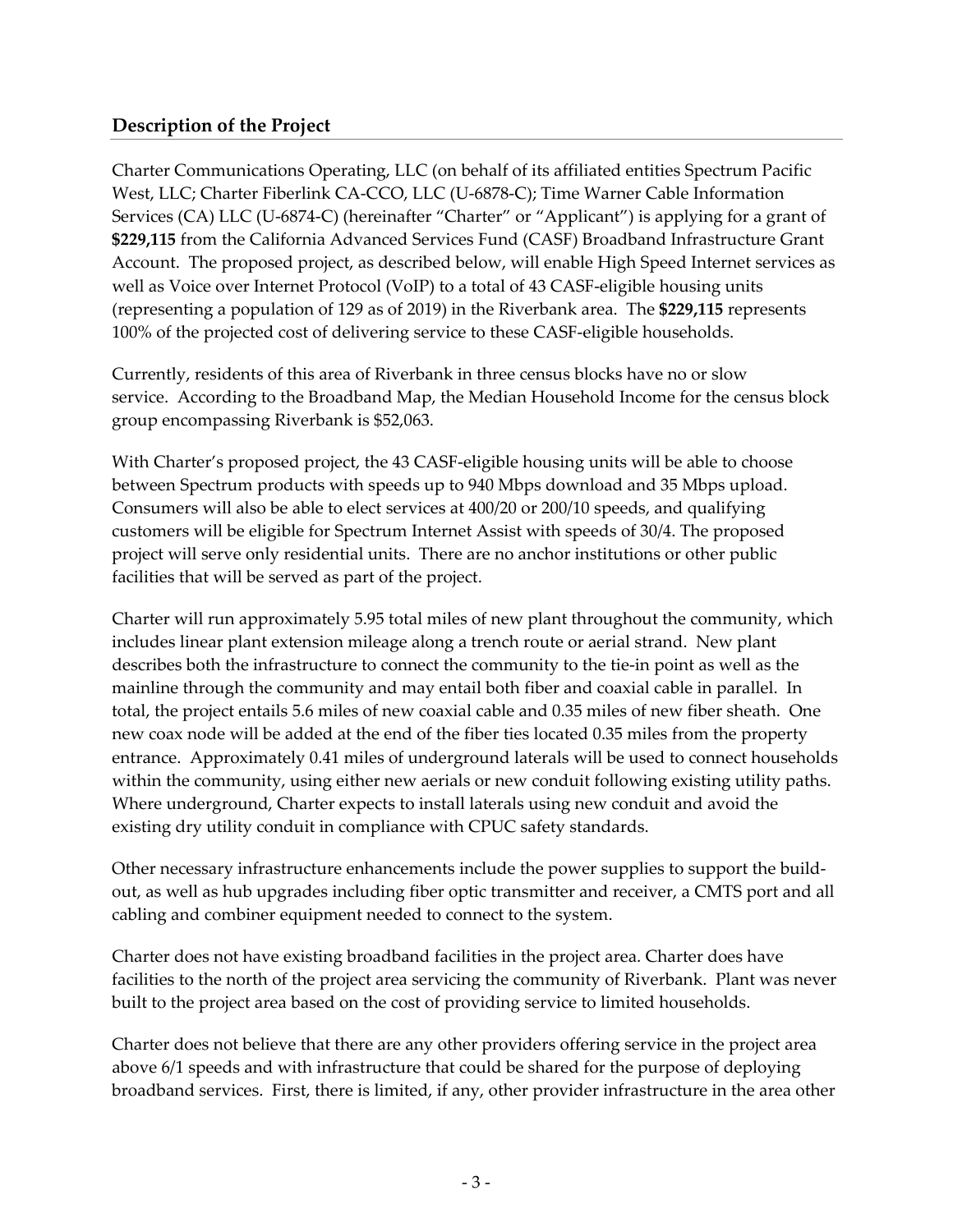than satellite services. Second, Charter believes that while AT&T may have phone lines on the utility poles and underground in the project area, AT&T does not offer broadband services meeting the applicable threshold for the area to be considered served.

The most conservative estimate of the project timeline is 191 total days. This does not account for overlapping of the design and private property approval stages, or several construction phases. Accounting for these overlapping phases, the project timeline could be 161 days or fewer. There is a risk factor associated with pole engineering, permitting, and power supply permitting/activation. To the extent that some utility poles may not be able to be utilized, it is possible that some facilities will need undergrounding ‐ the potential for undergrounding is included in the project costs as a contingency item.

#### **Funding Request:**

- **Baseline for Eligible Project (60% of total construction costs).**
- **Presence of Dial‐up Only (40%)**: The proposed build resides within an area that is currently not served by any form of wireline or wireless facilities‐based broadband with speeds above 6/1. The only available service that may be offered in the project area is DSL service at speeds below the statutory threshold to be considered served.
- **Uses Existing Infrastructure (10%):** The project will connect to existing Charter nearby infrastructure thus avoiding additional costs for infrastructure outside of the project area. The project will also rely primarily on existing poles.
- **Makes a Significant Contribution to the Program Goal (10%):** The project is within a Broadband Consortium region that has not yet reached the goal of deploying broadband service at speeds of 6/1 to 98 percent of households.

#### **Census Blocks Covered:**

060990003042018 060990003042019 060990003042020

#### **Zip Codes Intersected:**

95357

#### **Other Issues:**

Charter requests a waiver of the CASF Program requirements that a provider set fixed rates for a 24‐month period and waive installation fees during that pricing commitment. Charter instead commits to offering rates for services in the project area that are the same as those offered to all other Charter customers in California. Charter further notes that grant of these waivers is a